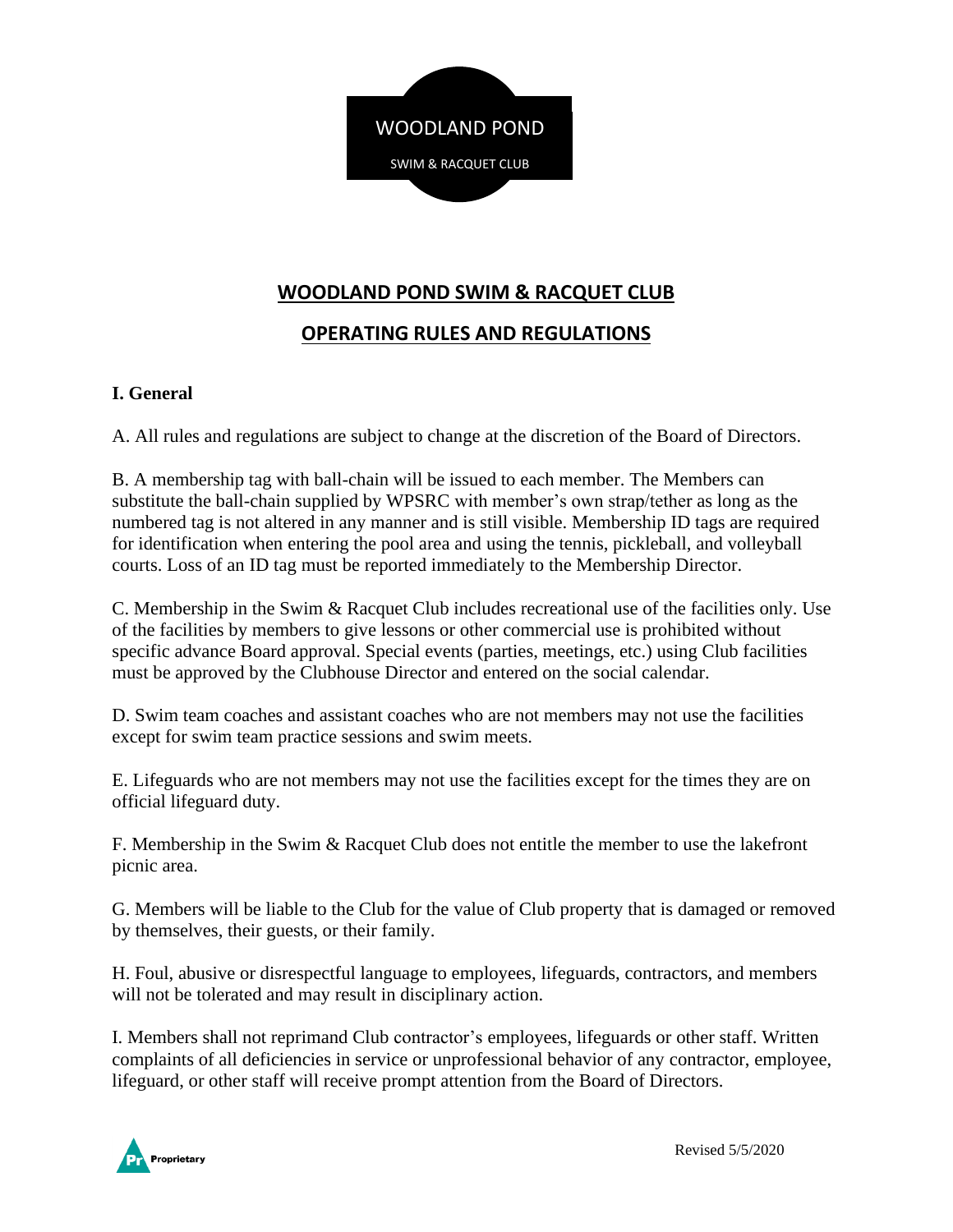J. During the time periods that the pool is open, skateboards, roller skates, roller blades, bicycles, and other non-licensed vehicles are allowed on the entrance roads and are to be used only for transportation to and from the Club and are to be parked in the designated area.

K. Dogs and other animals are not allowed inside any fenced area at any time.

L. Smoking is not permitted in the clubhouse, pool area, courts, and playground.

M. Individuals under the influence of and/or impaired by alcohol, drugs or other intoxicating substances are not permitted in or on club premises at any time.

N. Individuals are prohibited from loitering on the Club's property creating a concern for the safety of members or guests or interfering with the safe operation or enjoyment of the Club's facilities.

O. Guest Fees: Guests must be non-residents of Woodland Pond, Gates Bluff or First Branch. A guest is a non-member who is dressed appropriately to attend or use Club facilities when they are open for use, but does not include non-member swimmers or non-swimmers who are present to participate in or watch a swim team meet. Guests must be accompanied at all times by a sponsoring member. Each guest must be signed in by the sponsoring member. Guest passes for parties are required. Call the Membership Director regarding exceptions to the policy. A guest fee must be paid for use of the Club's pool and courts. A guest fee entitles the guest to use the facilities for the entire day. Members may purchase guest card from the lifeguards. Guest fees are subject to change by the Board.

### **II. Swimming Pool**

The purpose of these rules is to ensure the safety and full enjoyment of all the club's members.

The lifeguards have primary responsibility for enforcing the pool rules and have the authority to deny violators the use of pool privileges for up to three days.

A. Season: Opens Saturday before Memorial Day and closes Monday, Labor Day. The Board of Directors reserves the right to change opening and closing pool dates.

B. Hours: See Club website for current season hours.

C. Members must identify all guests to lifeguards and pay appropriate guest fees upon entrance.

D. A parent or a qualified guardian designated by a parent must accompany children under 15 years of age. The lifeguards will not function as baby-sitters. Any child-care provider who is not a member of the club is considered to be a guest of the member, and as such, guest rules apply. He/she must be signed in by the gatekeeper and must confine activities to watching his/her charges.

E. No glassware of any type is permitted in the pool area.

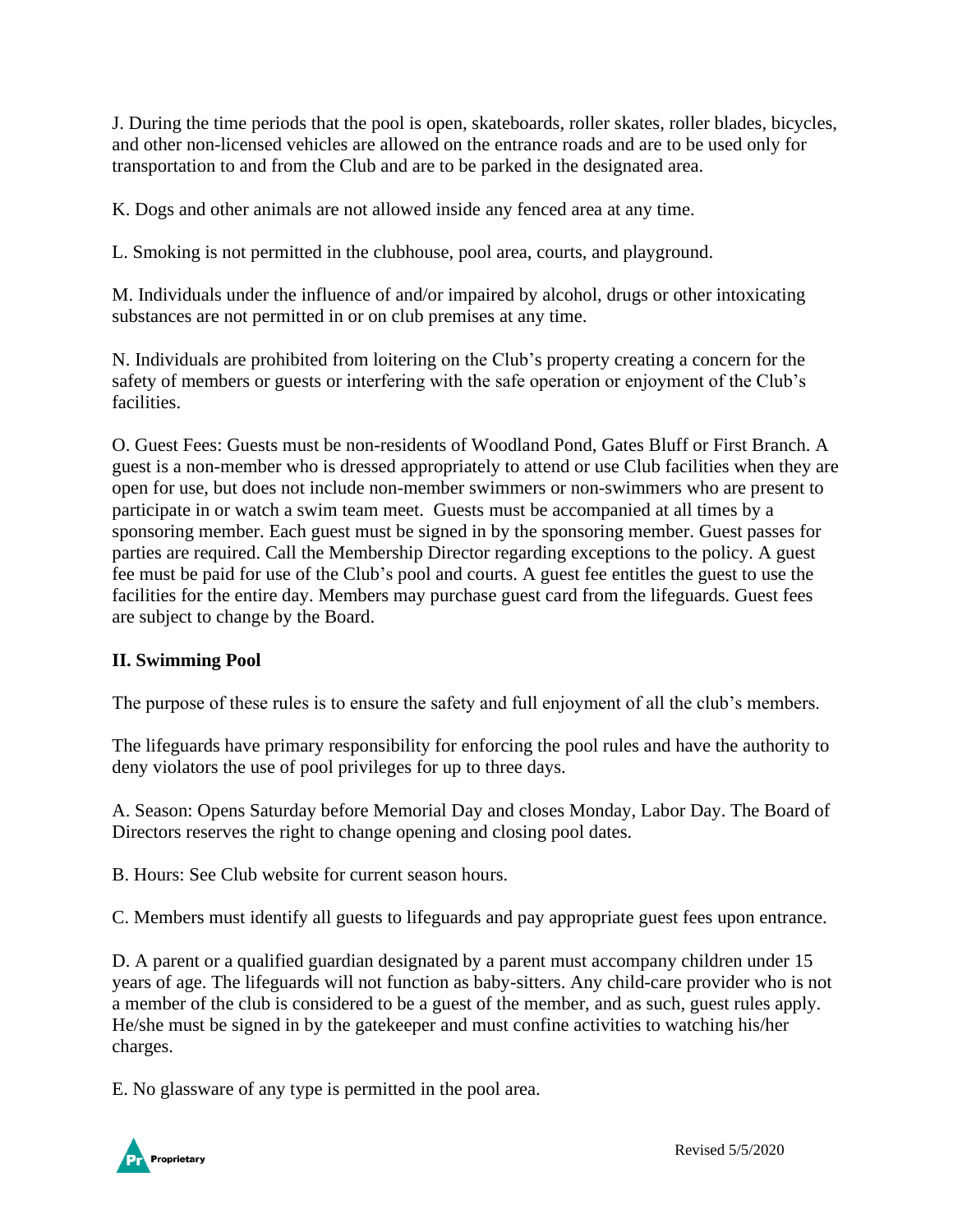F. No wheeled vehicles will be allowed in the pool area, except baby carriages, strollers, or wheelchairs, which must be kept at least 10 feet from the edge of the pool at all times.

G. Pool parties are permitted during normal pool hours after approval by the Clubhouse Director. These events must be outdoors and must not interfere with the normal use of the pool. Guest fees should be paid for any nonmember guests. Party sponsors must clean up the area used for refreshments.

H. Parents are responsible to clean up their children's trash and spilled drinks.

I. Swimmers over age 6 must use bathrooms to change clothes.

J. At the first sound of thunder, everyone at the pool must vacate the pool and deck area. Safety regulations require that everyone move to outside the fenced pool area when thunder is heard. No one can reenter the pool area (inside the fenced area) until 30 minutes from the last sound of thunder, as determined by the lifeguards.

K. Smoking is not permitted in the pool area at any time.

### **III. Safety and Behavior**

Any person whose behavior is unruly or who interferes with the safe operation or enjoyment of the pool or the other club facilities by other members and/or guest may be asked to leave for the remainder of the day and may be denied admittance for up to three days. Repeated violation of the rules may result in further disciplinary action including revocation of membership privileges.

A. Baby Pool - Children will not be permitted in the baby pool unless accompanied by a parent or other qualified person to whom the parents have delegated this responsibility. There are no lifeguards provided for the baby pool. Children who are capable of swimming are not permitted in the baby pool. All children not toilet trained must wear rubber pants over underwear/diapers under their suits and are confined to the shallow baby pool.

B. Shallow "L" - Non-swimmers must be under the direct supervision of someone 15 years of age or older. All children using any form of swimming aid (arm bands, rings, seats, etc.) must be accompanied by a parent or guardian at all times. Children wearing swim aids are restricted to the shallow end of the pool.

C. Main Pool - Each person must be able to swim the length of the pool using any stroke or combination of strokes. Rest stops by floating are not permitted. Children of new members and guests up to age 16 may be asked to demonstrate their swimming ability on their first visit to the pool.

D. Diving Well - Only one person may be on the diving board or slide platform at a time. Diving is only permitted straight away from the board. No diving or jumping toward the walls is permitted. Diving is only allowed when the area under and around the board is clear of other swimmers. Children will be allowed on the diving board at the discretion of the lifeguard. Swim